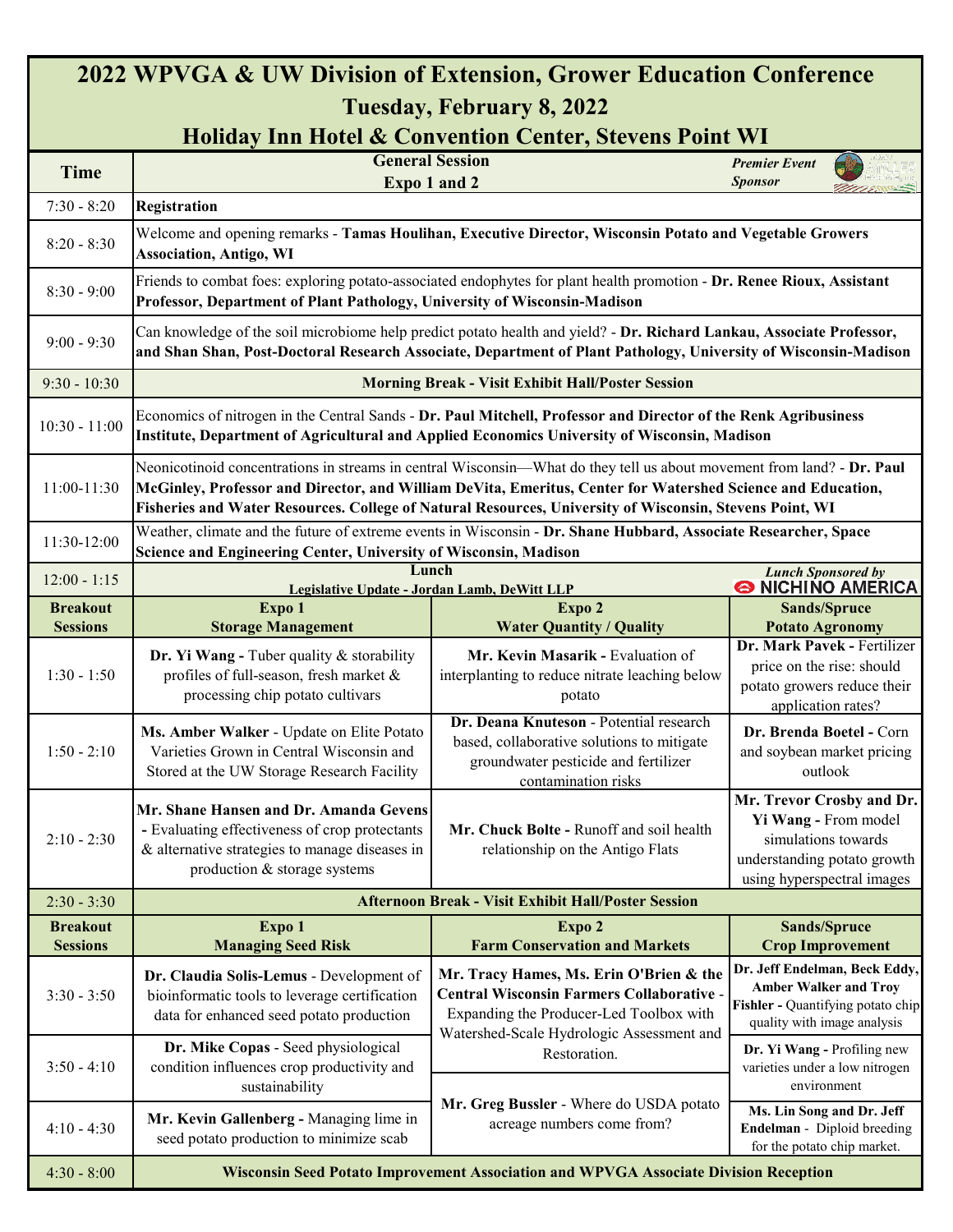#### **2022 WPVGA & UW Division of Extension, Grower Education Conference Wednesday, February 9, 2022**

**Holiday Inn Hotel & Convention Center, Stevens Point WI**

| Time                               | <b>General Session</b><br>Expo 1 and 2                                                                                                                                                                                |                                                                                                                                                                                         | <b>Premier Event Sponsor</b><br><b>MANN</b>                                                        |  |  |
|------------------------------------|-----------------------------------------------------------------------------------------------------------------------------------------------------------------------------------------------------------------------|-----------------------------------------------------------------------------------------------------------------------------------------------------------------------------------------|----------------------------------------------------------------------------------------------------|--|--|
| $8:15 - 9:00$                      | Changing Trends for Potato Consumption, Communications, and Nutrition - Blair Richardson, Chief Executive Officer, Potatoes USA                                                                                       |                                                                                                                                                                                         |                                                                                                    |  |  |
| $9:00 - 9:30$                      | Findings and Recommendations from the Central Sands Lakes Study - Mr. Adam Freihoefer, Water Use Section Chief and Mr. Aaron<br>Pruitt, Hydrogeologist, Wisconsin Department of Natural Resources, Madison, WI        |                                                                                                                                                                                         |                                                                                                    |  |  |
| $9:30 - 10:00$                     | Diploid breeding is a new beginning. What does the ending look like? - Dr. Paul Bethke, Research Plant Physiologist, USDA-ARS and<br>Associate Professor, Department of Horticulture, University of Wisconsin-Madison |                                                                                                                                                                                         |                                                                                                    |  |  |
| $10:00 - 10:30$                    | <b>Morning Break - Visit Exhibit Hall/Poster Session</b>                                                                                                                                                              |                                                                                                                                                                                         |                                                                                                    |  |  |
| $10:30 - 11:00$                    | White mold and potatoes: Tales from a Michigander - Dr. Jaime Willbur, Assistant Professor, Department of Plant, Soil and Microbial<br>Sciences, Michigan State University, Lansing, MI                               |                                                                                                                                                                                         |                                                                                                    |  |  |
| $11:00 - 11:30$                    | Potato production under hot conditions: a report from the Columbia Basin of Washington - Dr. Mark Pavek, Professor and Potato<br>Specialist, Department of Horticulture, Washington State University, Pullman, WA.    |                                                                                                                                                                                         |                                                                                                    |  |  |
| 11:30-12:00                        | Identifying herbicide injury in potatoes - Dr. Andy Robinson, Associate Professor, North Dakota State University / University of<br>Minnesota, Fargo, ND                                                              |                                                                                                                                                                                         |                                                                                                    |  |  |
| $12:00 - 1:15$                     | Lunch<br>AgCountry<br>Mr. Kam Quarles, CEO, National Potato Council<br><b>Lunch Sponsored by</b><br>arm Credit Services<br><b>Industry Appreciation Awards</b>                                                        |                                                                                                                                                                                         |                                                                                                    |  |  |
| Breakout<br><b>Sessions</b>        | Expo 1<br><b>Disease Management</b>                                                                                                                                                                                   | Expo 2<br><b>Crop Protection</b>                                                                                                                                                        | Sands/Spruce<br><b>Wisconsin Muck Meeting</b>                                                      |  |  |
| $1:30 - 1:50$                      | Dr. Jaime Willbur - Storage diseases and<br>potatoes - (more) Tales from a Michigander                                                                                                                                | Dr. Sean Schoville - Spatiotemporal modeling<br>of insecticide resistance in Colorado Potato<br>Beetle                                                                                  | Dr. Brian Nault - Current and future management options                                            |  |  |
| $1:50 - 2:10$                      | Dr. Renee Rioux - Interactions between the<br>powdery scab pathogen and potato during<br>host infection                                                                                                               | Dr. Andy Robinson - Field and storage<br>performance of new red and yellow potato<br>tubers                                                                                             | for maggots and thrips in onion                                                                    |  |  |
| $2:10 - 2:30$                      | Dr. Dennis Halterman - Relationship<br>between early blight and late blight infection<br>and PVY susceptibility and spread in potato                                                                                  | Dr. Aurelie Rakotondrafara - Plant virus-<br>derived proteins as bio-fungicides in potatoes                                                                                             | Dr. Jed Colquhoun - Using the "many little hammers"<br>approach for muck vegetable weed management |  |  |
| $2:30 - 3:30$                      | Afternoon Break - Visit Exhibit Hall/Poster Session                                                                                                                                                                   |                                                                                                                                                                                         |                                                                                                    |  |  |
| <b>Breakout</b><br><b>Sessions</b> | Expo 1<br><b>Precision Agriculture</b>                                                                                                                                                                                | Expo 2<br><b>Bringing Value to Agriculture</b>                                                                                                                                          | Sands/Spruce<br><b>Wisconsin Muck Meeting</b>                                                      |  |  |
| 3:30-3:50                          | Dr. Phil Townsend and Dr. Amanda<br>Gevens - Remote imaging tools for early<br>disease detection in potato                                                                                                            | 3:30 Chris Bryant, Smart Vision Works - The<br>transformative potential of artificial intelligence (AI) for<br>AG<br>3:42 Mark Varner, Vive Crop Protection - Harnessing                | Dr. Mary Hausbeck - Updates on onion Stemphylium<br>and bacterial disease management               |  |  |
| $3:50 - 4:10$                      | Ms. Ashmita Rawal and Dr. Matt<br>Ruark-Predicting leaf nitrogen status in<br>potato                                                                                                                                  | the power of precision chemistry<br>3:54 Sean Puls, Sentek - Soil Monitoring, Measure,<br>Know, Advance                                                                                 |                                                                                                    |  |  |
| 4:10 - 4:30                        | Dr. Ankur Desai and Ms. Ammara<br>Talib - Predicting Central Sands crop<br>water use                                                                                                                                  | 4:06 Micheal Mosher, DATCP - Produce market equity<br>with safety audits and registry<br>4:18 Joshua Johnson, Chippewa Valley Bean - Adding<br>value to your rotation with kidney beans | Dr. Maria Caraza-Harter and Dr. Jeff Endelman -<br>Breeding for the red-skin fresh market          |  |  |
| $5:15 - 6:00$                      | <b>Social Hour</b>                                                                                                                                                                                                    |                                                                                                                                                                                         |                                                                                                    |  |  |
| $6:00 - 10:00$                     | <b>WPVGA Associate Division Banquet</b>                                                                                                                                                                               |                                                                                                                                                                                         |                                                                                                    |  |  |